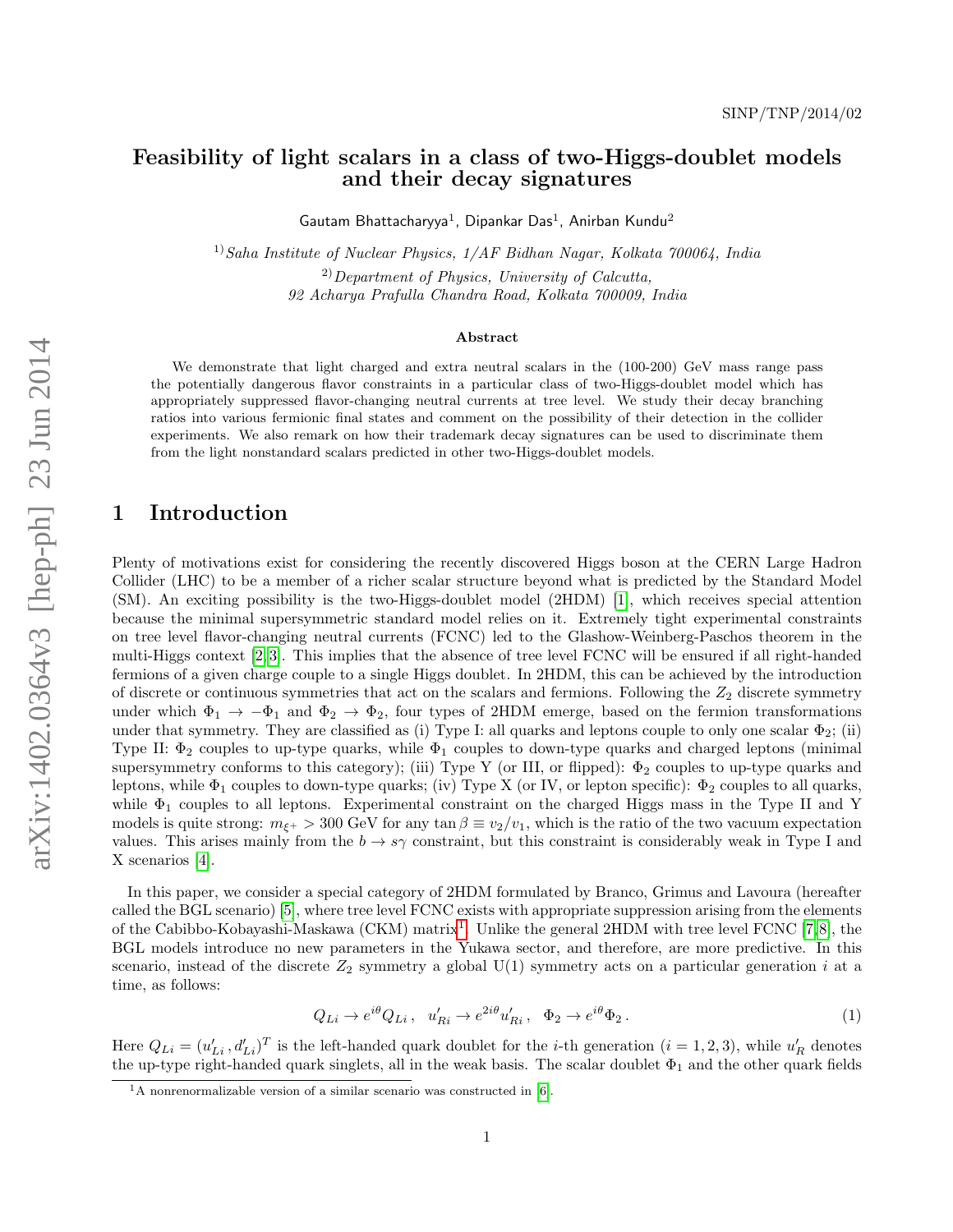remain unaffected by this transformation. For this particular choice of the symmetry, there will be no FCNC in the up sector and the FCNC in the down sector will be controlled by the i-th row of the CKM matrix. This will lead to three variants which will be called u-, c- and t-type models according to  $i = 1, 2$  $i = 1, 2$ , and 3 respectively<sup>2</sup>. A number of low-energy observables severely constrain the u- and c-type models, as we will show later; so it makes sense to talk about the t-type model only. We will also show from the same observables that in the t-type model one can entertain charged Higgs mass in the ballpark of 150 GeV for  $\tan \beta > 1$ . In fact, the additional scalars, namely, the CP-even H and the CP-odd A together with the charged scalar  $\xi^+$ , could all be taken in the 100-200 GeV mass range. These light scalars would leave distinct decay signatures in the collider experiments. By comparing their branching ratios in various flavor channels, it is possible to distinguish the BGL scalars from the light ones predicted in Type I and X models. Our study assumes special significance in view of the 14 TeV run of the LHC, its possible upgrade to higher luminosity, and the possibility of precision studies at the International Linear Collider (ILC).

The paper is arranged as follows. In Section II, we briefly introduce the BGL model. Section III deals with the low-energy constraints on the model. In particular, we show that the BGL model allows a light charged Higgs. We also point out the differences between BGL and other 2HDMs. The decay patterns and possible signatures of the nonstandard scalars are discussed in Section IV. We summarize and conclude in the last section. The appendices contain all the relevant formulae that have gone into our calculations.

## 2 Yukawa sector of 2HDM (BGL)

The scalar potential of the BGL model is identical to the other canonical 2HDMs. This scenario is manifestly CP conserving. Let us denote the CP-even neutral components of  $\Phi_1$  and  $\Phi_2$  by  $\rho_1/\sqrt{2}$  and  $\rho_2/\sqrt{2}$  respectively, with  $\langle \rho_{1(2)} \rangle = v_{1(2)}$ . They are of course weak eigenstates. The corresponding mass eigenstates H and h can be obtained by diagonalizing the  $2 \times 2$  mass matrix M using an orthogonal transformation characterized by an angle  $\alpha$ , given by

$$
\cos 2\alpha \equiv \frac{\mathcal{M}_{11} - \mathcal{M}_{22}}{\sqrt{(\mathcal{M}_{11} - \mathcal{M}_{22})^2 + 4\mathcal{M}_{12}^2}}.
$$
\n(2)

By convention, we will take  $m_h < m_H$ , and h to be the 125 GeV scalar resonance discovered at the LHC.

To study the Yukawa sector of the BGL model, it is helpful to go to another neutral scalar basis  $\{H^0, R\}$ . This is not the mass basis in general, and is obtained from the  $\{\rho_1, \rho_2\}$  basis by a rotation through the angle  $\beta \equiv \tan^{-1}(v_2/v_1)$ . The same rotation picks out the physical charged Higgs ( $\xi^+$ ) and charged Goldstone ( $G^+$ ), as well as the physical pseudoscalar  $(A)$  and neutral Goldstone  $(G<sup>0</sup>)$ , from their respective weak basis states. In the CP-even neutral sector,  $\langle H^0 \rangle = v = \sqrt{v_1^2 + v_2^2} = 246$  GeV, while  $\langle R \rangle = 0$ . The relationship between the two bases  $\{H, h\}$  and  $\{H^0, R\}$  is given by

$$
H^0 = \cos(\beta - \alpha)H + \sin(\beta - \alpha)h, \qquad (3a)
$$

$$
R = -\sin(\beta - \alpha)H + \cos(\beta - \alpha)h. \tag{3b}
$$

The  $H^0$  state has gauge and Yukawa couplings identical to those of the SM Higgs boson. The physical state  $h$ , observed at the LHC, conforms to the state  $H^0$  in the decoupling limit  $\beta = \alpha \pm \pi/2$  [\[9\]](#page-11-8). This decoupling limit in the 2HDM context is now being increasingly motivated by the LHC data [\[10,](#page-12-0) [11\]](#page-12-1).

The Yukawa Lagrangian of the BGL model, worked out in [\[5\]](#page-11-4), is given by

<span id="page-1-1"></span>
$$
\mathcal{L}_Y = -\frac{1}{v} H^0 \left[ \bar{d}D_d d + \bar{u}D_u u \right] + \frac{1}{v} R \left[ \bar{d} (N_d P_R + N_d^\dagger P_L) d + \bar{u} (N_u P_R + N_u^\dagger P_L) u \right] \n+ \frac{i}{v} A \left[ \bar{d} (N_d P_R - N_d^\dagger P_L) d - \bar{u} (N_u P_R - N_u^\dagger P_L) u \right] + \left\{ \frac{\sqrt{2}}{v} \xi^+ \bar{u} \left( V N_d P_R - N_u^\dagger V P_L \right) d + \text{h.c.} \right\} . \tag{4}
$$

<span id="page-1-0"></span><sup>&</sup>lt;sup>2</sup>The other three variants can be obtained by replacing  $u'_R$  in Eq. [\(1\)](#page-0-1) with  $d'_R$  (down-type singlet), as a result of which there will be no FCNC in the down sector and the FCNC in the up sector will be controlled by the columns of the CKM matrix. We do not consider this scenario primarily because the FCNC in the up sector is less restrictive.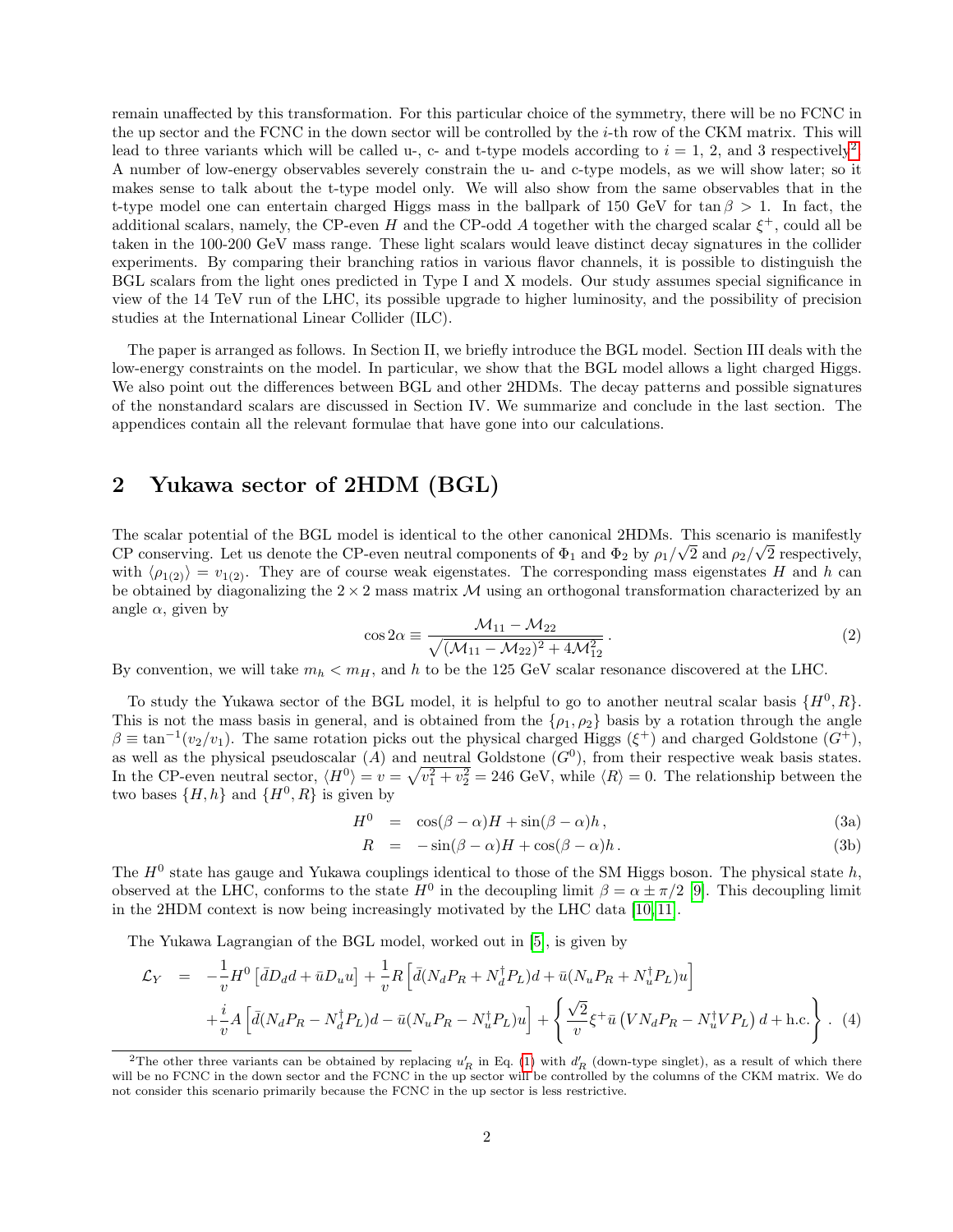Here, u and d stand for 3-generation up and down quarks in mass basis,  $D_u$  and  $D_d$  are diagonal up and down mass matrices, and V is the CKM matrix. The matrices  $N_u$  and  $N_d$ , for the u-, c- and t-type models, have the following form (the  $(i, j)$  indices in  $N_d$  refer to  $(d, s, b)$  quarks and the superscripts in bold font refer to the model type):

$$
N_u^{\mathbf{u}} = \text{diag}\{-m_u \cot \beta, m_c \tan \beta, m_t \tan \beta\}, \quad (N_d)_{ij}^{\mathbf{u}} = \tan \beta \ m_i \delta_{ij} - (\tan \beta + \cot \beta) V_{ui}^* V_{uj} m_j, \quad (5a)
$$

<span id="page-2-0"></span> $N_u^{\rm c}$  $\mathbf{u}_u^{\mathbf{c}} = \text{diag}\{m_u \tan \beta, -m_c \cot \beta, m_t \tan \beta\}, \quad (N_d)_{ij}^{\mathbf{c}} = \tan \beta \ m_i \delta_{ij} - (\tan \beta + \cot \beta)V_{ci}^* V_{cj} m_j, \quad (5b)$ 

$$
N_u^{\mathbf{t}} = \text{diag}\{m_u \tan \beta, m_c \tan \beta, -m_t \cot \beta\}, \quad (N_d)_{ij}^{\mathbf{t}} = \tan \beta \ m_i \delta_{ij} - (\tan \beta + \cot \beta)V_{ti}^* V_{tj} m_j. \quad (5c)
$$

In the leptonic sector (with only left-handed neutrinos), the Yukawa couplings of Eq. [\(4\)](#page-1-1) should be read with the replacement  $(N_u, D_u) \to 0$ ,  $V = 1$ , and  $N_d(D_d) \to N_e(D_e)$ , with  $N_e$  resembling the diagonal  $N_u$  matrices in Eq. [\(5\)](#page-2-0) with appropriate replacement of quark masses by the charged lepton masses. This means that there is no FCNC in the leptonic sector when the neutrinos are considered to be massless.



<span id="page-2-1"></span>Figure 1: Constraints from various observables for t- and  $c$ -(u-) type BGL models. In the left panel (t-type), for large tan β,  $\Delta M_K$  offers a stronger constraint than  $b \to s\gamma$ . The vertical spiked shaded region in the extreme left also correspond to the entire disallowed region in Type I and X models. In the right panel (c- or u-types),  $\Delta M_d$  and  $\Delta M_s$  provide the most stringent constraints. Note that an assumption  $m_H = m_A$  has been made to switch off the tree level contribution to the neutral meson mass differences.

The CP-odd scalar mass eigenstate  $A$  would be massless if the symmetry of Eq. [\(1\)](#page-0-1) is exact in the Higgs potential. Thus, in the 't Hooft sense, a light pseudoscalar will be natural in these models. While there are five free parameters in any BGL model, namely,  $\alpha$ ,  $\beta$ ,  $m_{\xi+}$ ,  $m_H$ , and  $m_A$ , we can make some reasonable simplifications. Considerations of perturbativity and stability of scalar potential ensure that  $m_A \sim m_H$  if  $\tan \beta \ge 10$  [\[12\]](#page-12-2). If  $m_A$  and  $m_H$  are large, we can even bring down the tan  $\beta$  limit further, say up to tan  $\beta = 5$ . However, for the sake of simplicity and economy of parameters, we will assume  $m_H = m_A$  for the remainder of this paper unless explicitly mentioned otherwise. Thus, in the decoupling limit, i.e.  $\cos(\beta - \alpha) = 0$ , we are left with only three unknown parameters:  $\tan \beta$ ,  $m_{\xi^+}$  and  $m_{H/A}$ . It should be noted though that consistency with the oblique T-parameter requires  $m_{\xi^+} \sim m_H$  once we assume  $m_H = m_A$  [\[12\]](#page-12-2).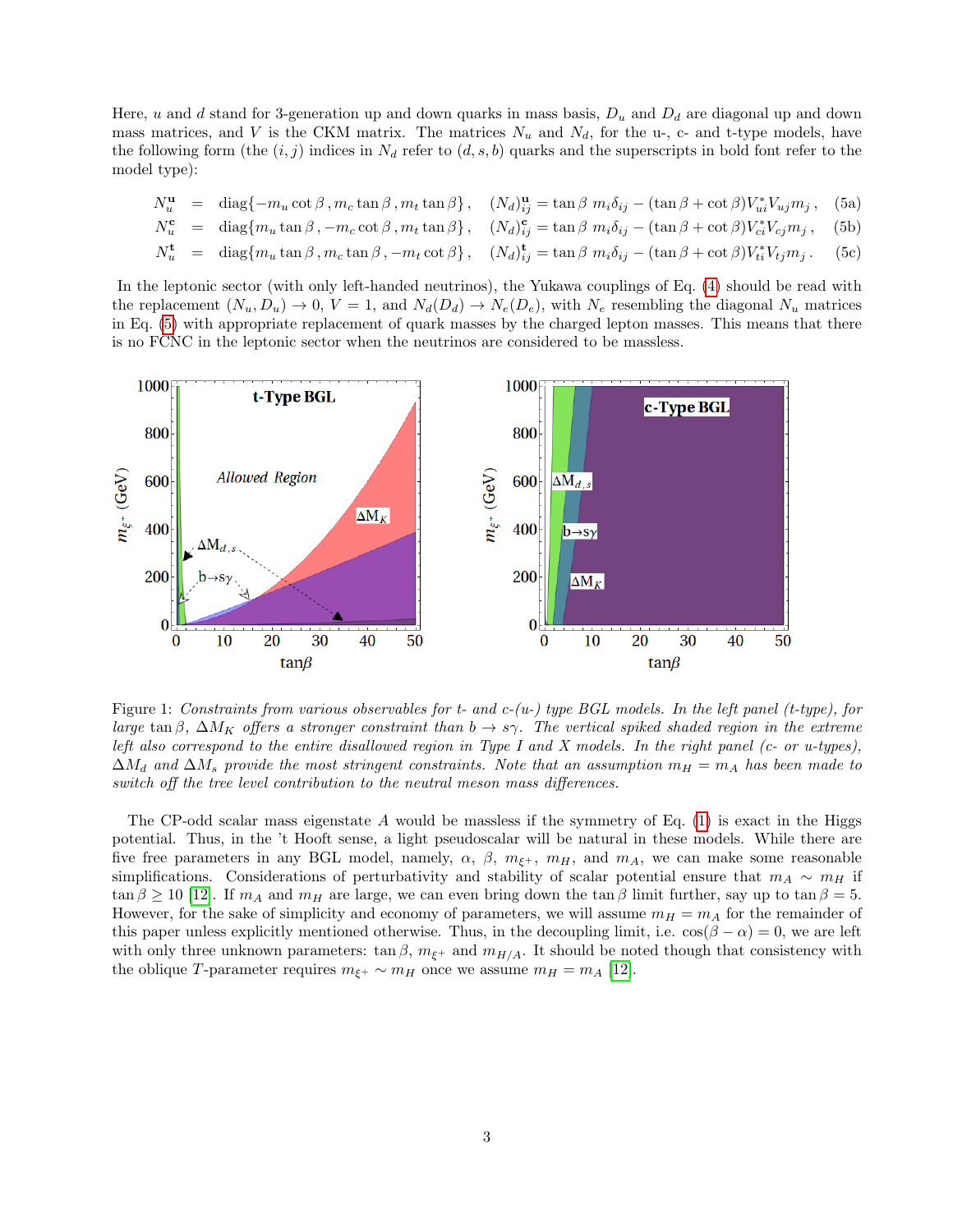### 3 Constraints on the parameter space

#### 3.1 Neutral meson mixing

Neutral meson mass differences offer important constraints. The tree-level scalar exchange contribution to the off-diagonal element of the  $2 \times 2$  Hamiltonian matrix is given by [\[5\]](#page-11-4)

<span id="page-3-1"></span>
$$
(M_{12}^K)^{\text{BGL}} \approx \frac{5}{24} \frac{f_K^2 m_K^3}{v^2} (V_{id}^* V_{is})^2 \frac{1}{\mathcal{A}^2},\tag{6}
$$

where  $m_K$  is the neutral kaon mass and  $f_K$  is the decay constant. Similar expressions exist for  $B_d$  and  $B_s$ systems. The mass difference is given by  $\Delta M_K \approx 2|M_{12}^K|$ . The contributions of three neutral scalars are contained in

<span id="page-3-0"></span>
$$
\frac{1}{\mathcal{A}^2} = (\tan \beta + \cot \beta)^2 \left( \frac{\cos^2(\beta - \alpha)}{m_h^2} + \frac{\sin^2(\beta - \alpha)}{m_H^2} - \frac{1}{m_A^2} \right) = (\tan \beta + \cot \beta)^2 \left( \frac{1}{m_H^2} - \frac{1}{m_A^2} \right). \tag{7}
$$

The last equality in Eq. [\(7\)](#page-3-0) holds in the decoupling limit. The size of the prefactors in Eq. [\(6\)](#page-3-1) tells us that  $m_A = m_H$  is very well motivated from the neutral kaon mass difference for the u- and c-type models. For the t-type model, however, this degeneracy is more of an assumption than a requirement especially for tan  $\beta \sim 1$ .

With the assumption  $m_H = m_A$ , the dominant contributions to neutral meson mass differences come from the charged Higgs box diagrams. The expressions for the loop-induced amplitudes are given explicitly in Appendix A. In Fig. [1,](#page-2-1) constraints have been placed assuming that the new physics contributions saturate the experimental values of  $\Delta M$  [\[13\]](#page-12-3). For  $\tan \beta > 1$ ,  $\Delta M_d$  and  $\Delta M_s$  severely restrict the u- and c-type models, whereas the t-type model can admit a light charged Higgs, at least for  $m_H = m_A$ . For large tan  $\beta$ ,  $\Delta M_K$  offers a stronger constraint than  $b \to s\gamma$  (discussed later) in the t-type model due to the dominance of the charm-induced box graph.

#### 3.2  $b \rightarrow s\gamma$

The process  $b \to s\gamma$  offers severe constraint on the charged Higgs mass [\[14,](#page-12-4) [15\]](#page-12-5). For Type II and Y models, in the charged Higgs Yukawa interaction, the up-type Yukawa coupling is multiplied by  $\cot \beta$  while the down-type Yukawa is multiplied by tan β. Their product is responsible for setting tan β-independent limit  $m_{\xi+} > 300 \text{ GeV}$ for tan  $\beta > 1$  [\[4,](#page-11-3) [16,](#page-12-6) [17\]](#page-12-7). In Type I and X models, each of these couplings picks up a cot  $\beta$  factor, which is why there is essentially no bound on charged Higgs mass for  $\tan \beta > 1$  in these models [\[4\]](#page-11-3).

In the BGL class of models, the constraint on  $m_{\xi+}$  is different from that in Type I or Type X 2HDM (detailed expressions are displayed in Appendix B). This is because the BGL symmetry of Eq. [\(1\)](#page-0-1) does not respect family universality. For the i-type BGL model, the relevant Yukawa couplings contain an overall factor of  $(-\cot \beta)$ for vertices involving the *i*-th generation up-type fermion and a factor of tan  $\beta$  for the others. Consequently, the top loop contribution to the  $b \to s\gamma$  amplitude will grow as tan<sup>2</sup> β for u- and c-type models resulting in very tight constraints on  $m_{\xi}$  for tan  $\beta > 1$ . On the contrary, for t-type models, the top-loop contribution will decrease with increasing tan β and will hardly leave any effect for tan  $\beta > 1$ , similar to what happens in the Type I and X models. But unlike in the latter scenarios, the charm loop amplitude in t-type BGL grows as  $\tan^2 \beta$ . It becomes numerically important for large  $\tan \beta$  and does not allow  $\xi^+$  to be very light.

Taking the branching ratio Br(b  $\rightarrow s\gamma$ )<sub>SM</sub> = (3.15 ± 0.23) × 10<sup>-4</sup> [18-[20\]](#page-12-9) and Br(b  $\rightarrow s\gamma$ )<sub>exp</sub> = (3.55 ±  $(0.26) \times 10^{-4}$  [\[21\]](#page-12-10), these features of the BGL models have been displayed in Fig. [1.](#page-2-1) The regions excluded at 95% CL from  $b \to s\gamma$  have been shaded and appropriately marked. Note that we have considered not only the contributions from  $(\xi^+, u_i)$  loops, but also from  $(H/A, d_i)$  loops (due to tree level FCNC couplings of H and A). The numerical effects of the latter are found to be small; we refer the reader to Fig. [2,](#page-4-0) where separate contributions from the charged and the neutral scalars to  $C_{7L}$  and  $C_{8L}$  are shown. The behaviour can also be intuitively understood from the following comparison of the dominant contributions from the charged and neutral scalar induced loops to the  $b \to s\gamma$  amplitude. The ratio of  $\xi^+$  and  $(H/A)$ -induced loop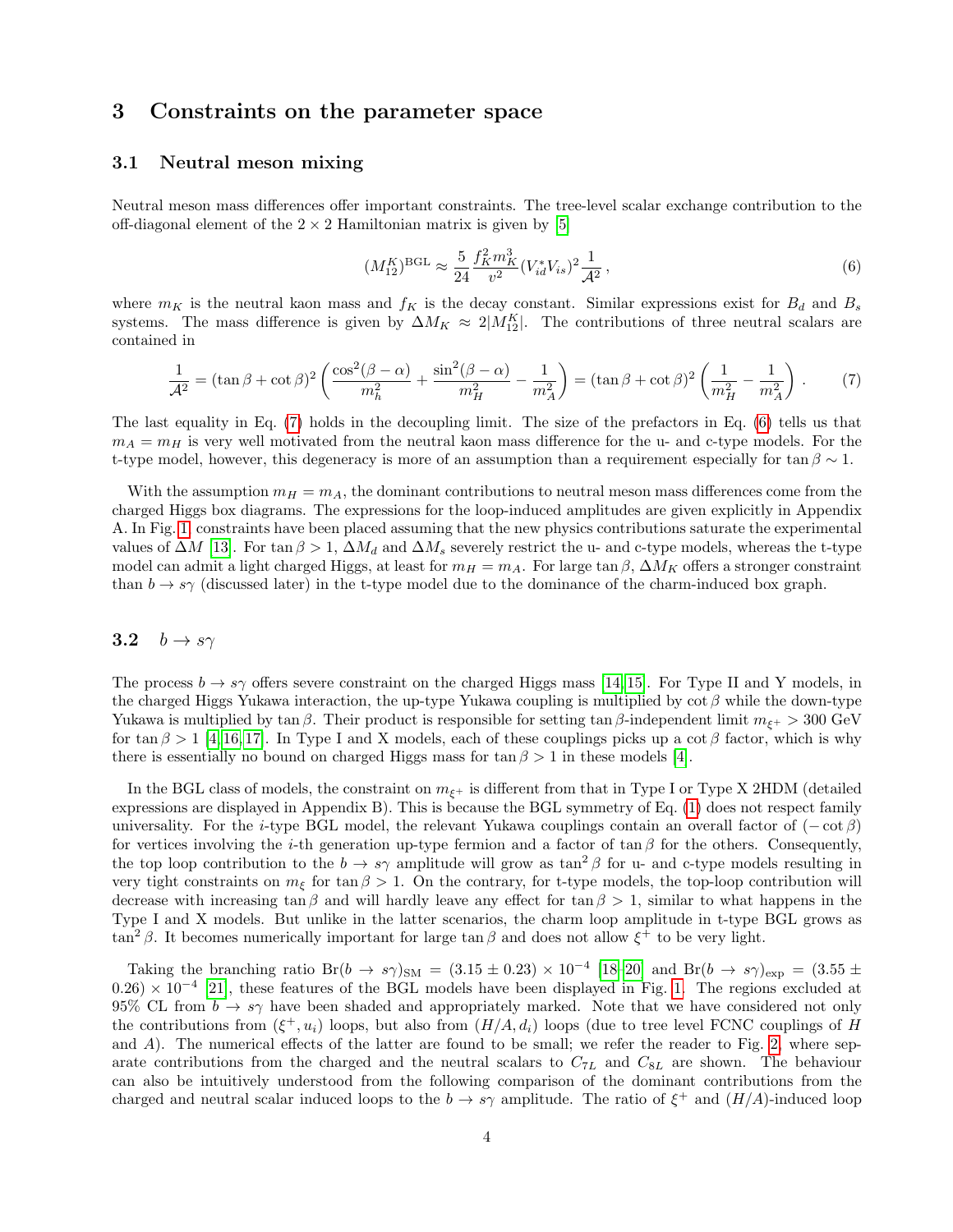

<span id="page-4-0"></span>Figure 2: Magnitude of the contributions to the effective Wilson coefficients  $C_{7L}$  and  $C_{8L}$  for  $b \to s\gamma$ , coming from  $\xi^+$ , H, and A, plotted against the corresponding masses. The middle curve in each panel shows the magnitude of the individual scalar and pseudoscalar contributions; they are too close to be differentiated in the shown scale. The lowest curve in each panel shows the sum of H and A contributions for the case  $m_H = m_A$ , which shows that the scalar and pseudoscalar contributions interfere destructively.  $C_{7R}$  and  $C_{8R}$  are suppressed by  $m_s/m_b$  and are not shown here.

contributions roughly goes like  $(m_c^2 \tan^2 \beta/m_b m_s)$  for large  $\tan \beta$ , and  $(m_t^2 \cot^2 \beta/m_b m_s)$  for  $\tan \beta$  of the order of one. This justifies that the constraint from  $b \to s\gamma$  essentially applies on the charged Higgs mass. In other words, that  $\xi^+$  can be really light does not crucially depend on the values of  $m_H$ and  $m_A$ . From now on, we stick only to the t-type model to promote light charged Higgs phenomenology.

#### 3.3 Other constraints

For t-type model, the branching ratios  $Br(B \to D^{(*)}\tau\nu)$  and  $Br(B^+\to\tau\nu)$  do not receive any appreciable contributions unless the charged Higgs mass is unnaturally small defying the LEP2 direct search limit of 80 GeV [\[22\]](#page-12-11). The process  $B_s \to \ell^+ \ell^-$  proceeds at the tree level mediated by  $H/A$  providing important constraints. The amplitudes are proportional to  $(\tan^2 \beta + 1)/m_{H/A}^2$  for  $\ell = e, \mu$ , and  $(\cot^2 \beta + 1)/m_{H/A}^2$ for  $\ell = \tau$ . In Fig. [3](#page-4-1) we have shaded the region excluded at 95% CL, obtained by comparing the SM expectation of  $Br(B_s \to \mu^+ \mu^-) = (3.65 \pm 0.23) \times 10^{-9}$  [\[23\]](#page-12-12) with its experimental value  $(3.2 \pm 1.0) \times 10^{-9}$  [\[24\]](#page-12-13). The details are provided in Appendix C. In the same plot we display different contours for  $Br(B_s \to \tau^+\tau^-)/Br(B_s \to \tau^+\tau^-)_{\rm SM}$ , where we observe slight enhancement over the SM expectation.



<span id="page-4-1"></span>Figure 3: The shaded region is disallowed by  $B_s \to \mu^+\mu^-$  at 95% CL. Contours of enhancements in  $B_s \to \tau^+\tau^-$  over the SM estimate are also shown.

#### 4 Charged and neutral scalar branching ratios

In Type I model, the light charged Higgs goes to  $\tau\nu$  and cs (below the tb threshold), and the branching ratios are independent of tan β, because both the leptonic and the quark couplings have the same cot β prefactor [\[25,](#page-12-14) [26\]](#page-12-15).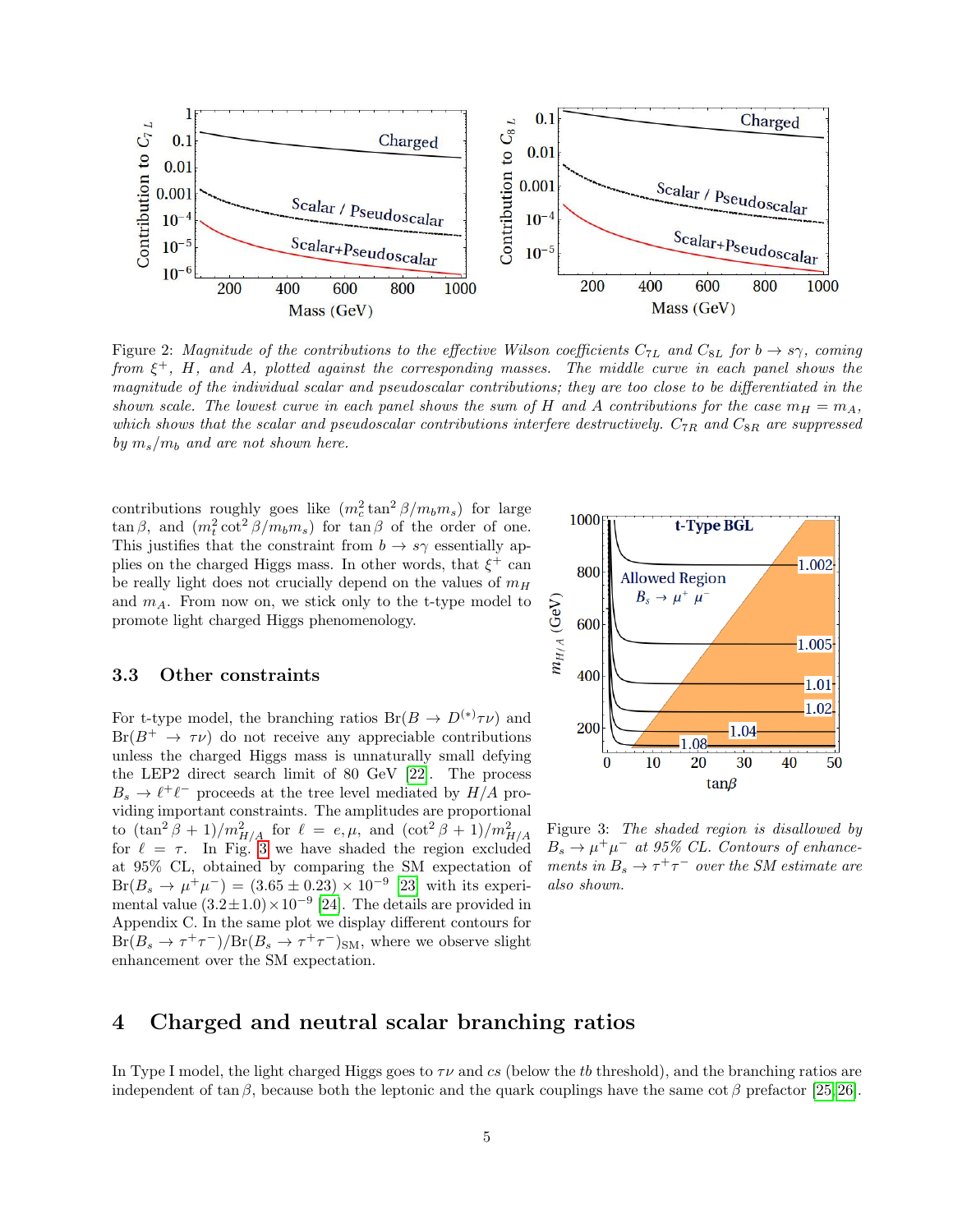

<span id="page-5-0"></span>Figure 4: The charged Higgs branching ratios to two-body final states for two benchmark choices of  $m_{\xi^+}$ .

In Type X model, the leptonic part has an overall tan  $\beta$  multiplicative factor, so the charged Higgs preferentially decays into third generation leptonic channels for large tan  $\beta$  (e.g. almost entirely so for tan  $\beta \geq 2.5$ ). In the t-type BGL scenario, the charged Higgs branching ratios into two-body fermionic final states have been plotted in Fig. [4.](#page-5-0) We have considered two benchmark values for  $m_{\xi^+}$ , one below the tb threshold and the other well above it. To a good approximation it is enough to consider fermionic final states, because in the decoupling limit the  $W^{\pm}h\xi^{\mp}$  coupling vanishes and if we consider near degeneracy of  $m_{\xi^+}$  and  $m_{H/A}$  to satisfy the Tparameter constraint, then  $\xi^+$  cannot decay into  $W^+S^0$   $(S^0 = H, A)$  channel. Two noteworthy features which distinguish the t-type BGL model from others are: (i) the  $\mu\nu$  final state dominates over  $\tau\nu$  for  $\tan \beta > 5$ , which is a distinctive characteristic of t-type BGL model unlike any of the Type I, II, X or Y models (due to family nonuniversal BGL Yukawa couplings); (ii) for tan  $\beta > 10$ , the branching ratio into cs significantly dominates over other channels including tb, again a unique feature of t-type BGL. The reason for the latter can be traced to the relative size of the top and charm quark masses vis- $\dot{a}$ -vis the tan β or cot β prefactor. This will result in a dijet final state at the LHC, without any b-jet, and hence the signal will be extremely difficult to be deciphered over the standard QCD background.



<span id="page-5-1"></span>Figure 5: For various two-body final states, the R values, and the branching ratios of H.

We now discuss the decay branching ratios of the neutral scalar H. In the decoupling limit  $HVV$  ( $V = W, Z$ ) coupling vanishes. Hence we discuss flavor diagonal  $ff$  final states (flavor violating modes are CKM suppressed), together with  $\gamma\gamma$  and gg final states. In other types of 2HDM, the bb and  $\tau\tau$  final states dominate over cc and  $\mu\mu$  channels, respectively [\[26\]](#page-12-15). Here, the hierarchy is reversed, which transpires from the expressions of  $N_d$  and  $N_u$  in Eq. [\(5\)](#page-2-0). To provide an intuitive estimate of the signal strength, we define the following variable:

$$
R_X = \frac{\sigma(pp \to H \to X)}{\sigma(pp \to h \to \gamma \gamma)},\tag{8}
$$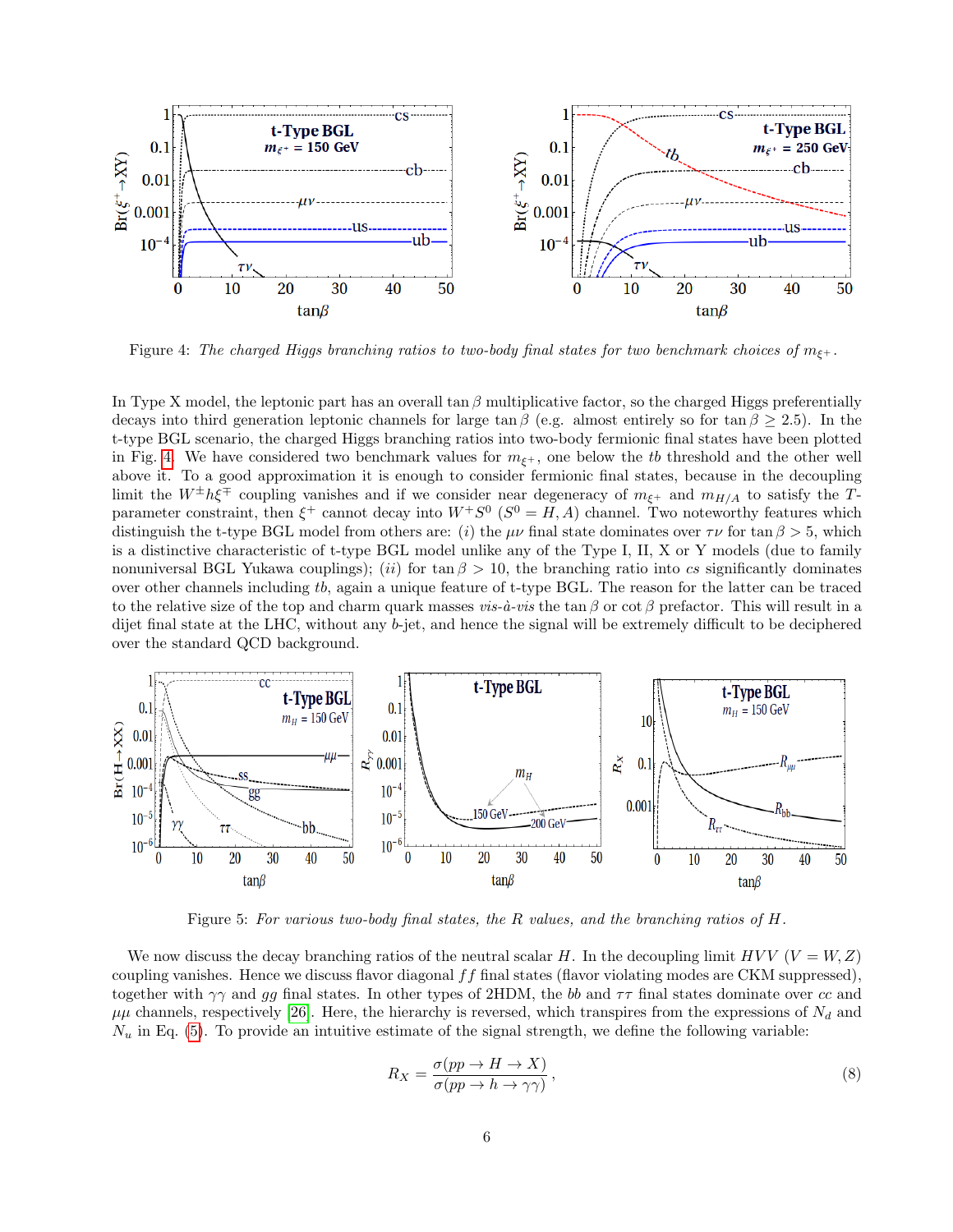where the normalization has been done with respect to the SM Higgs production and its diphoton decay branching ratio. We recall that the loop contributions of charged scalars to  $h \to \gamma\gamma$  is tiny as long as  $m_{H/A} \simeq$  $m_{\xi+}$  [\[12\]](#page-12-2). The relative merits of various channels have been plotted in Fig. [5.](#page-5-1) The crucial thing to observe is that although for tan  $\beta > 5$ , H decays entirely into dijet (cc), the  $\mu^+\mu^-$  mode may serve as a viable detection channel for H in future. With 20 fb<sup>-1</sup> luminosity at LHC8, the expected number of diphoton events from the SM Higgs decay is about 400. Fig. [5](#page-5-1) shows that  $R_{\mu\mu} \sim 0.1$ , i.e. about 40 dimuon events from H decay should have been observed. However, they are going to be swamped by huge background (mainly Drell-Yan, also QCD jets faking dimuon) [\[27\]](#page-12-16). At LHC14 with an integrated luminosity of 300 fb<sup>-1</sup>, we expect about 39000  $h \to \gamma\gamma$ events [\[28\]](#page-12-17), which means about 3900  $H \to \mu\mu$  events for  $m_H = 150$  GeV. Dimuon background studies at 14 TeV are not yet publicly available. A rough conservative extrapolation of the existing 7 and 8 TeV studies of the dimuon background [\[27\]](#page-12-16) gives us hope that the signal can be deciphered over the background. Note that these are all crude estimates, made mainly to get our experimental colleagues interested in probing such exotic decay modes. A more careful study including, e.g. detection efficiencies and detailed background estimates, is beyond the scope of this paper. We emphasize that our scenario does not say that  $H, A$  or  $\xi^+$  have to be necessarily light. If they are heavy as they are forced to be in many other 2HDMs (∼ 500 GeV or more), their direct detection in early LHC14 would be that much difficult. The feature that makes our scenario unique is the possibility of their relative lightness as well as unconventional decay signatures.

### 5 Conclusions

We have shown that a particular class of two-Higgs-doublet model admits charged and additional neutral scalars which can be as light as  $\sim 150$  GeV. They successfully negotiate the stringent constraints from radiative b-decay. neutral meson mass differences, and dimuon decays of B mesons. Special features of Yukawa couplings in this model lead to characteristic decay signatures of the nonstandard scalars, which are different from the signatures of similar scalars in other 2HDM variants. Preferential decays of both the charged and additional neutral scalars into second, rather than the third, generation fermions for tan  $\beta > 5$  constitute the trademark distinguishing feature of this scenario, which can be tested in the high luminosity option of the LHC or at the ILC.

Note added: During the finalization of this manuscript, the paper [\[29\]](#page-12-18) appeared which also deals with the BGL scenario. We agree with their overall conclusion on the feasibility of light charged Higgs boson. We have, however, additionally analyzed the decay signatures of the new scalars.

## 6 Acknowledgements

We thank Sunanda Banerjee and Swagata Mukherjee for helpful discussions. AK acknowledges Department of Science and Technology, Govt. of India, and Council for Scientific and Industrial Research, Govt. of India, for research support. DD thanks the Department of Atomic Energy, India, for financial support.

## A Neutral meson mixing

The dominant one-loop effective Lagrangian for  $\Delta F = 2$  is

$$
\mathcal{L}_{\text{eff}}^{\Delta F=2} = \frac{G_F^2 M_W^2}{16\pi^2} \sum_{a,b=u,c,t} \lambda_a \lambda_b w_a w_b \left[ S(w_a, w_b) + X_a X_b \left\{ 2I_1(w_a, w_b, w_\xi) + X_a X_b I_2(w_a, w_b, w_\xi) \right\} \right] O_F. \tag{A.1}
$$

Here, the  $S(w_a, w_b)$  part is the SM contribution and the rest is due to the charged Higgs box diagrams. For *i*-type BGL model,  $X_q = -\cot \beta$  if  $q = i$  and  $X_q = \tan \beta$  otherwise. The dimension-6 operator for  $K^0-\bar{K}^0$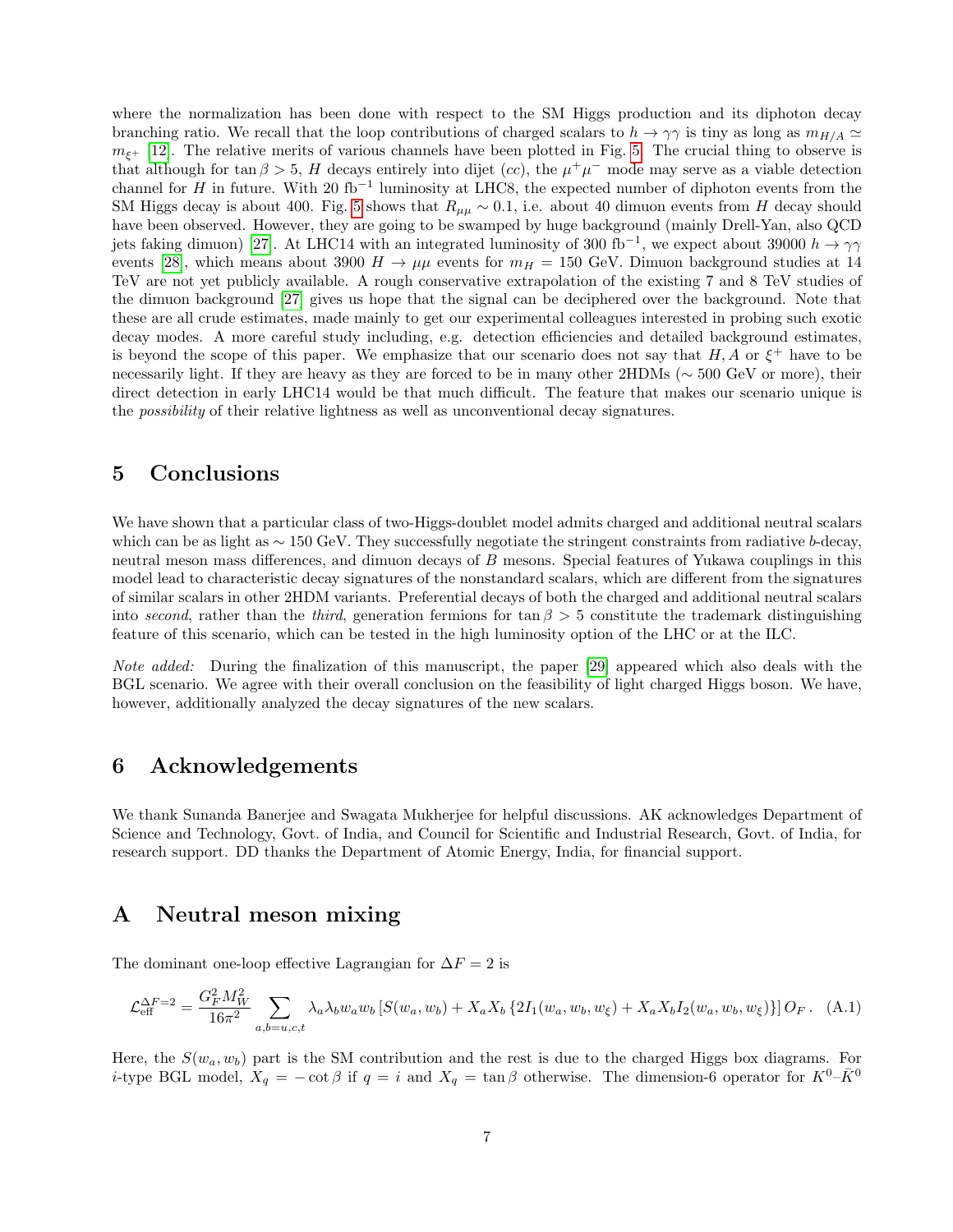

<span id="page-7-1"></span>Figure 6: Feynman diagrams involving nonstandard scalars contributing to  $b \rightarrow s\gamma$  amplitude.

mixing is

$$
O_F = (\bar{s}\gamma^\mu P_L d)^2. \tag{A.2}
$$

Similar expressions can be obtained for B systems. The relevant parameters and functions are defined as follows:

$$
\lambda_a = V_{ad}^* V_{as} , \quad w_a = \frac{m_a^2}{M_W^2} , \quad f(x) = \frac{(x^2 - 8x + 4) \ln x + 3(x - 1)}{(x - 1)^2} ,
$$
  

$$
S(w_a, w_b) = \frac{f(w_a) - f(w_b)}{w_a - w_b} , \quad g(x, y, z) = \frac{x(x - 4) \ln x}{(x - 1)(x - y)(x - z)} ,
$$
  

$$
I_1(w_a, w_b, w_{\xi}) = [g(w_a, w_b, w_{\xi}) + g(w_b, w_{\xi}, w_a) + g(w_{\xi}, w_a, w_b)],
$$
  

$$
I_2(w_a, w_b, w_{\xi}) = \frac{1}{w_a - w_b} \left[ \frac{w_a^2 \ln w_a}{(w_{\xi} - w_a)^2} - \frac{w_b^2 \ln w_b}{(w_{\xi} - w_b)^2} \right]
$$
  

$$
+ \frac{w_{\xi}[(w_{\xi} - w_a)(w_{\xi} - w_b) + \{2w_a w_b - w_{\xi}(w_a + w_b)\} \ln w_{\xi}]}{(w_{\xi} - w_a)^2 (w_{\xi} - w_b)^2} .
$$
 (A.3)

Obtaining  $M_{12}$  from the effective Lagrangian is straightforward. As an example, for K-meson system (with  $B_K$ as bag parameter),

$$
M_{12}^{K} = -\frac{1}{2m_K} \left\langle K^0 \right| \mathcal{L}_{\text{eff}}^{\Delta F=2} \left| \bar{K^0} \right\rangle, \tag{A.4}
$$

with 
$$
\langle K^0 | O_F | \bar{K^0} \rangle = \frac{2}{3} f_K^2 m_K^2 B_K . \qquad (A.5)
$$

# **B** Expressions for  $b \rightarrow s\gamma$

The effective Lagrangian for  $b \to s\gamma$  can be written as

$$
\mathcal{L}_{\text{eff}} = \sqrt{\frac{G_F^2}{8\pi^3}} V_{ts}^* V_{tb} m_b \left[ \sqrt{\alpha} \left\{ C_{7L} \bar{s}_L \sigma^{\mu\nu} b_R + C_{7R} \bar{s}_R \sigma^{\mu\nu} b_L \right\} F_{\mu\nu} \right. \\ \left. \sqrt{\alpha_s} \left\{ C_{8L} \bar{s}_L T_a \sigma^{\mu\nu} b_R + C_{8R} \bar{s}_R T_a \sigma^{\mu\nu} b_L \right\} G_{\mu\nu}^a \right\} + \text{h.c.} \,, \tag{B.1}
$$

where  $F_{\mu\nu}$  and  $G_{\mu\nu}^a$  are field strength tensors for photon and gluon, respectively, and  $T^a$ s are the SU(3) generators. The branching ratio  $Br(b \to s\gamma)$  is given by

$$
\frac{\text{Br}(b \to s\gamma)}{\text{Br}(b \to c e \bar{\nu})} = \frac{6\alpha}{\pi B} \left| \frac{V_{ts}^* V_{tb}}{V_{cb}} \right|^2 \left[ \left| C_{7L}^{\text{eff}} \right|^2 + \left| C_{7R}^{\text{eff}} \right|^2 \right],\tag{B.2}
$$

where, we have taken  $B = 0.546$  [\[16\]](#page-12-6). The effective Wilson coefficients are

$$
C_{7L}^{\text{eff}} = \eta^{16/23} C_{7L} + \frac{8}{3} \left( \eta^{14/23} - \eta^{16/23} \right) C_{8L} + \mathcal{C}, \tag{B.3a}
$$

<span id="page-7-0"></span>
$$
C_{7R}^{\text{eff}} = \eta^{16/23} C_{7R} + \frac{8}{3} \left( \eta^{14/23} - \eta^{16/23} \right) C_{8R} . \tag{B.3b}
$$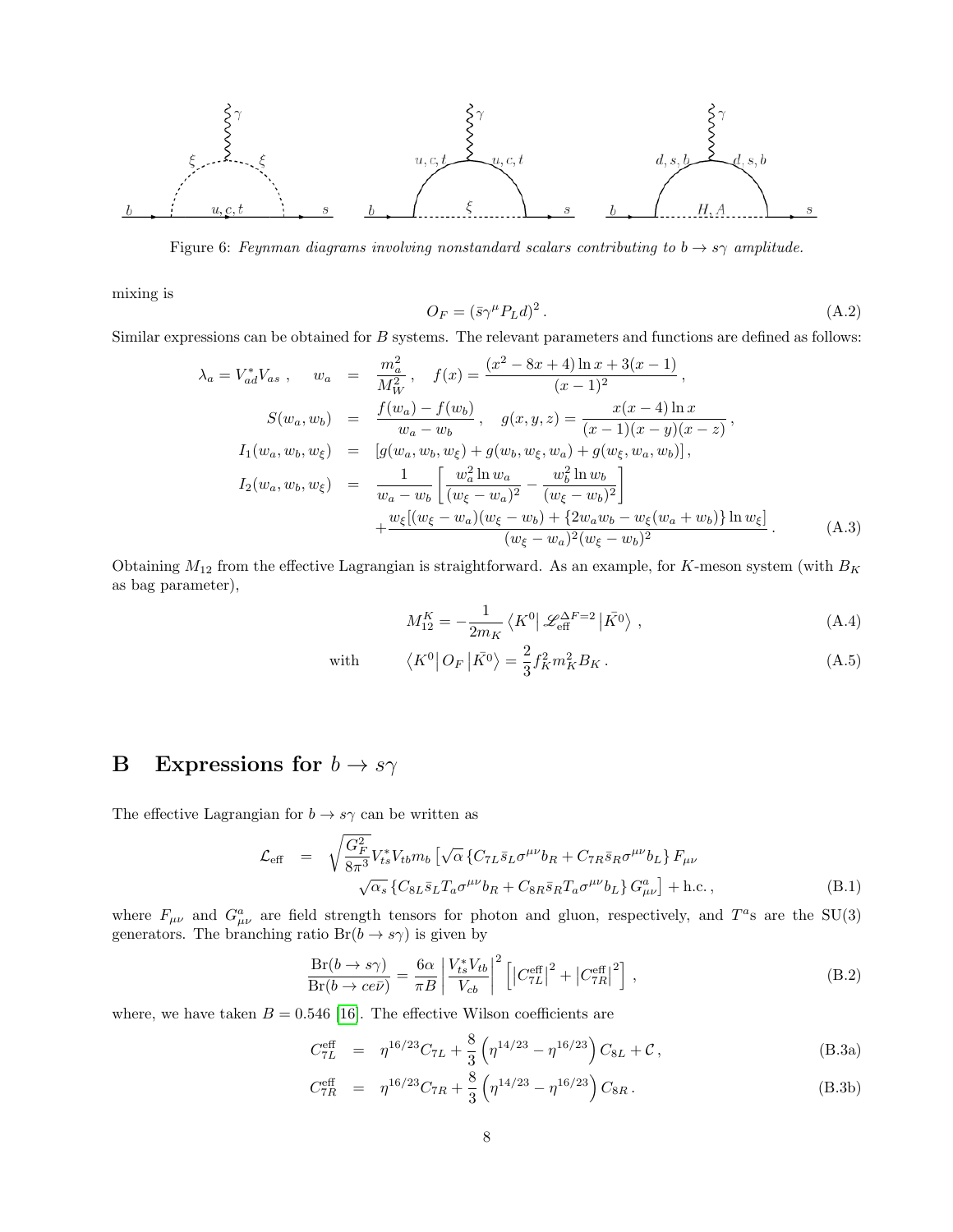In the above equations,  $\eta = \alpha_s(M_Z)/\alpha_s(\mu)$ , where  $\mu$  is the QCD renormalization scale; C corresponds to the leading log QCD corrections in SM. In the expression for the effective Wilson co-efficients (Eq. [\(B.3\)](#page-7-0)), the correction term is given by

$$
\mathcal{C} = \sum_{i=1}^{8} h_i \eta^{a_i}, \qquad (B.4)
$$

where,

$$
a_i = \left(\frac{14}{23}, \frac{16}{23}, \frac{6}{23}, -\frac{12}{23}, 0.4086, -0.4230, -0.8994, 0.1456\right),
$$
  
\n
$$
h_i = \left(\frac{626126}{272277}, -\frac{56281}{51730}, -\frac{3}{7}, -\frac{1}{14}, -0.6494, -0.0380, -0.0186, -0.0057\right).
$$
 (B.5)

The values of  $h_i$  and  $a_i$  can be found in [\[18\]](#page-12-8) [see Eq. (2.3) and Table 1 of Ref. [18]].

To understand the above expressions, we first define the following functions:

$$
\mathscr{F}_0(t) = \int_0^1 dx \frac{1-x}{x+(1-x)t} = -\frac{1}{1-t} - \frac{\ln t}{(1-t)^2},
$$
  
\n
$$
\mathscr{F}_1(t) = \int_0^1 dx \frac{(1-x)^2}{x+(1-x)t} = \frac{-3+4t-t^2}{2(1-t)^3} - \frac{\ln t}{(1-t)^3},
$$
  
\n
$$
\mathscr{F}_2(t) = \int_0^1 dx \frac{(1-x)^3}{x+(1-x)t} = \frac{-11+18t-9t^2+2t^3-6\ln t}{6(1-t)^4},
$$
  
\n
$$
\tilde{\mathscr{F}}_0(t) = \int_0^1 dx \frac{x}{x+(1-x)t} = \frac{1-t+t\ln t}{(1-t)^2},
$$
  
\n
$$
\tilde{\mathscr{F}}_1(t) = \int_0^1 dx \frac{x^2}{x+(1-x)t} = \frac{1-4t+3t^2-2t^2\ln t}{2(1-t)^3},
$$
  
\n
$$
\tilde{\mathscr{F}}_2(t) = \int_0^1 dx \frac{x^3}{x+(1-x)t} = \frac{2-9t+18t^2-11t^3+6t^3\ln t}{6(1-t)^4}.
$$
 (B.6)

Let us further define  $x_t = m_t^2/m_W^2$ ,  $y_q = m_q^2/m_\xi^2$ ,  $z_q = m_q^2/m_H^2$ ,  $z_q' = m_q^2/m_A^2$ . Now the expressions for  $C_{7L}, C_{7R}, C_{8L}, C_{8R}$  read

$$
C_{7L} = A_{\gamma}^{SM} + A_{\gamma}^{\xi} + \frac{Q_b}{V_{ts}^* V_{tb}} \sum_{q=b,s} \left[ A_L^H(z_q) + A_L^A(z'_q) \right],
$$
  
\n
$$
C_{7R} = \frac{m_s}{m_b} A_{\gamma}^{SM} + \frac{m_s}{m_b} A_{\gamma}^{\xi} + \frac{Q_b}{V_{ts}^* V_{tb}} \sum_{q=b,s} \left[ A_R^H(z_q) + A_R^A(z'_q) \right],
$$
  
\n
$$
C_{8L} = A_g^{SM} + A_g^{\xi} + \frac{1}{V_{ts}^* V_{tb}} \sum_{q=b,s} \left[ A_L^H(z_q) + A_L^A(z'_q) \right],
$$
  
\n
$$
C_{8R} = \frac{m_s}{m_b} A_g^{SM} + \frac{m_s}{m_b} A_g^{\xi} + \frac{1}{V_{ts}^* V_{tb}} \sum_{q=b,s} \left[ A_R^H(z_q) + A_R^A(z'_q) \right].
$$
\n(B.7)

The SM and the new physics contributions (see Fig. [6\)](#page-7-1) are given below :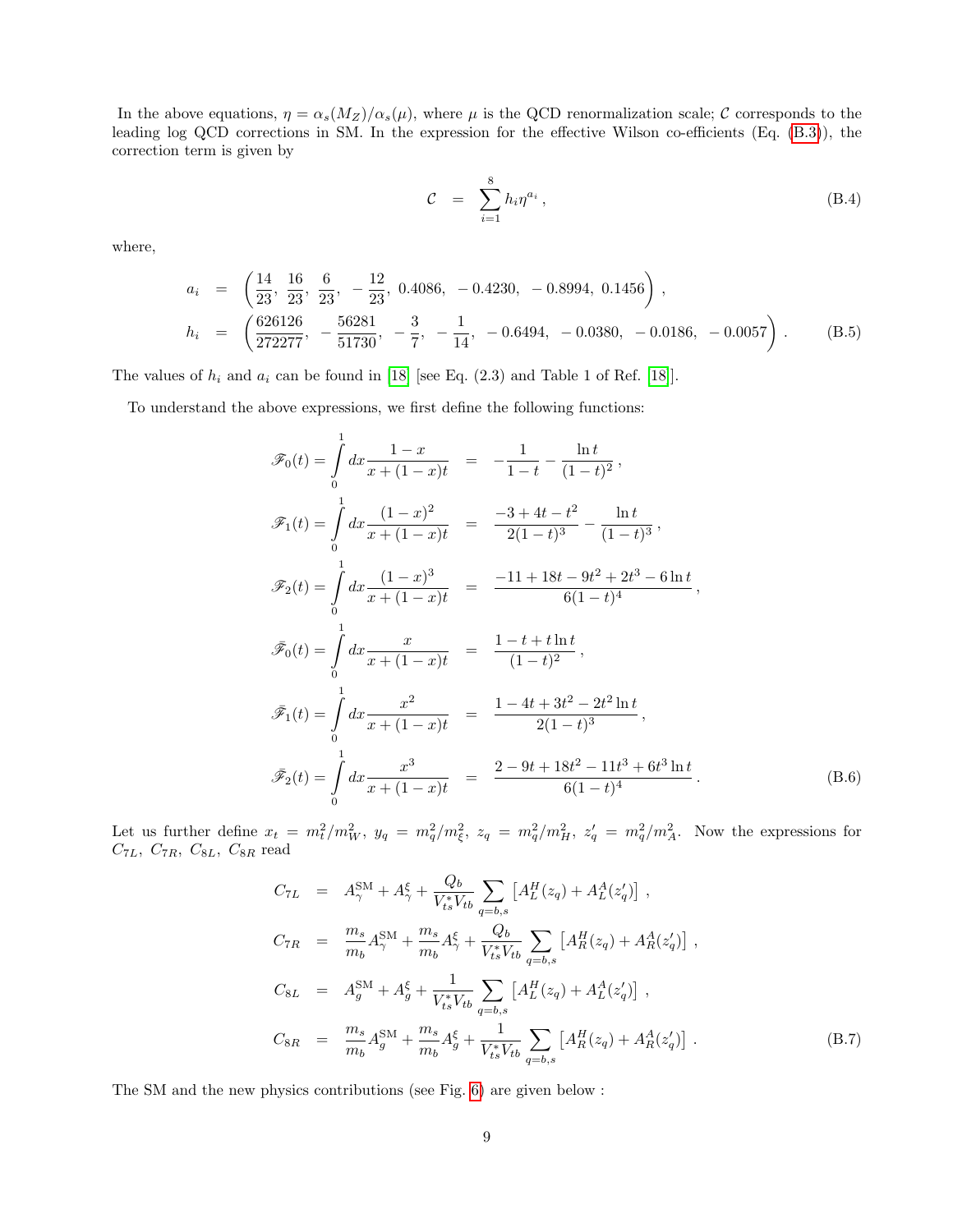$\blacksquare$  SM :

$$
A_{\gamma}^{\text{SM}} = \frac{1}{2} \left[ \bar{\mathcal{F}}_1(x_t) + \bar{\mathcal{F}}_2(x_t) + \frac{1}{2} x_t \bar{\mathcal{F}}_2(x_t) - \frac{3}{2} x_t \bar{\mathcal{F}}_1(x_t) + x_t \bar{\mathcal{F}}_0(x_t) \right. \left. + \frac{4}{3} \mathcal{F}_0(x_t) - 2 \mathcal{F}_1(x_t) + \frac{2}{3} \mathcal{F}_2(x_t) + \frac{1}{3} x_t \mathcal{F}_1(x_t) + \frac{1}{3} x_t \mathcal{F}_2(x_t) \right] - \frac{23}{36},
$$
  
\n
$$
A_g^{\text{SM}} = \frac{1}{2} \left[ 2 \mathcal{F}_0(x_t) - 3 \mathcal{F}_1(x_t) + \mathcal{F}_2(x_t) + \frac{1}{2} x_t \mathcal{F}_1(x_t) + \frac{1}{2} x_t \mathcal{F}_2(x_t) \right] - \frac{1}{3},
$$
\n(B.8)

■ Charged Higgs :

$$
A_g^{\xi} = \frac{1}{4V_{ts}^* V_{tb}} \sum_{q=u,c,t} V_{qs}^* V_{qb} X_q^2 \left[ y_q \mathcal{F}_1(y_q) + y_q \mathcal{F}_2(y_q) \right],
$$
  

$$
A_{\gamma}^{\xi} = \frac{1}{V_{ts}^* V_{tb}} \sum_{q=u,c,t} V_{qs}^* V_{qb} X_q^2 C(y_q),
$$
 (B.9)

with

$$
C(y) = \frac{1}{2} \left[ \frac{1}{2} y \bar{\mathscr{F}}_2(y) - \frac{3}{2} y \bar{\mathscr{F}}_1(y) + y \bar{\mathscr{F}}_0(y) + \frac{1}{3} y \bar{\mathscr{F}}_1(y) + \frac{1}{3} y \bar{\mathscr{F}}_2(y) \right],
$$
 (B.10)

and for *i*-type model,  $X_q = -\cot \beta$  if  $q = i$  and  $X_q = \tan \beta$  otherwise (e.g. for t-type model,  $X_u = X_c = \tan \beta$ ,  $X_t = -\cot\beta$ .

 $\blacksquare$  <br> CP-even Higgs :

$$
A_L^H(z_b) = -\frac{1}{8} \left[ \{ z_b \mathcal{F}_1(z_b) - z_b \mathcal{F}_2(z_b) \} \left( \frac{AD}{m_b^2} + \frac{BC}{m_b^2} \frac{m_s}{m_b} \right) + 2z_b \mathcal{F}_1(z_b) \frac{AC}{m_b^2} \right],
$$
  
\n
$$
A_R^H(z_b) = -\frac{1}{8} \left[ \{ z_b \mathcal{F}_1(z_b) - z_b \mathcal{F}_2(z_b) \} \left( \frac{AD}{m_b^2} \frac{m_s}{m_b} + \frac{BC}{m_b^2} \right) + 2z_b \mathcal{F}_1(z_b) \frac{BD}{m_b^2} \right],
$$
\n(B.11)

with  $A = (N_d)_{sb}$ ,  $B = (N_d)_{bs}^*$ ,  $C = (N_d)_{bb}$ ,  $D = (N_d)_{bb}^*$ .

$$
A_L^H(z_s) = -\frac{1}{8} \left[ \{ z_s \mathcal{F}_1(z_s) - z_s \mathcal{F}_2(z_s) \} \left( \frac{AD}{m_s^2} + \frac{BC}{m_s^2} \frac{m_s}{m_b} \right) + 2z_s \mathcal{F}_1(z_s) \frac{AC}{m_s^2} \frac{m_s}{m_b} \right],
$$
  
\n
$$
A_R^H(z_s) = -\frac{1}{8} \left[ \{ z_s \mathcal{F}_1(z_s) - z_s \mathcal{F}_2(z_s) \} \left( \frac{AD}{m_s^2} \frac{m_s}{m_b} + \frac{BC}{m_s^2} \right) + 2z_s \mathcal{F}_1(z_s) \frac{BD}{m_s^2} \frac{m_s}{m_b} \right],
$$
\n(B.12)

with  $A = (N_d)_{ss}$ ,  $B = (N_d)_{ss}^*$ ,  $C = (N_d)_{sb}$ ,  $D = (N_d)_{bs}^*$ .

#### ■ CP-odd Higgs :

$$
A_L^A(z_b') = \frac{1}{8} \left[ \{ z_b' \mathcal{F}_1(z_b') - z_b' \mathcal{F}_2(z_b') \} \left( \frac{AD}{m_b^2} + \frac{BC}{m_b^2} \frac{m_s}{m_b} \right) + 2z_b' \mathcal{F}_1(z_b') \frac{AC}{m_b^2} \right],
$$
  

$$
A_R^A(z_b') = \frac{1}{8} \left[ \{ z_b' \mathcal{F}_1(z_b') - z_b' \mathcal{F}_2(z_b') \} \left( \frac{AD}{m_b^2} \frac{m_s}{m_b} + \frac{BC}{m_b^2} \right) + 2z_b' \mathcal{F}_1(z_b') \frac{BD}{m_b^2} \right],
$$
 (B.13)

with  $A = (N_d)_{sb}$ ,  $B = -(N_d)_{bs}^*$ ,  $C = (N_d)_{bb}$ ,  $D = -(N_d)_{bb}^*$ .

$$
A_L^A(z'_s) = \frac{1}{8} \left[ \{ z'_s \mathcal{F}_1(z'_s) - z'_s \mathcal{F}_2(z'_s) \} \left( \frac{AD}{m_s^2} + \frac{BC}{m_s^2} \frac{m_s}{m_b} \right) + 2z'_s \mathcal{F}_1(z'_s) \frac{AC}{m_s^2} \frac{m_s}{m_b} \right],
$$
  
\n
$$
A_R^A(z'_s) = \frac{1}{8} \left[ \{ z'_s \mathcal{F}_1(z'_s) - z'_s \mathcal{F}_2(z'_s) \} \left( \frac{AD}{m_s^2} \frac{m_s}{m_b} + \frac{BC}{m_s^2} \right) + 2z'_s \mathcal{F}_1(z'_s) \frac{BD}{m_s^2} \frac{m_s}{m_b} \right],
$$
  
\n
$$
B = (N_s)^* \quad C = (N_s)^* \quad C = (N_s)^* \quad (N_s)^*
$$

with  $A = (N_d)_{ss}$ ,  $B = -(N_d)_{ss}^*$ ,  $C = (N_d)_{sb}$ ,  $D = -(N_d)_{bs}^*$ .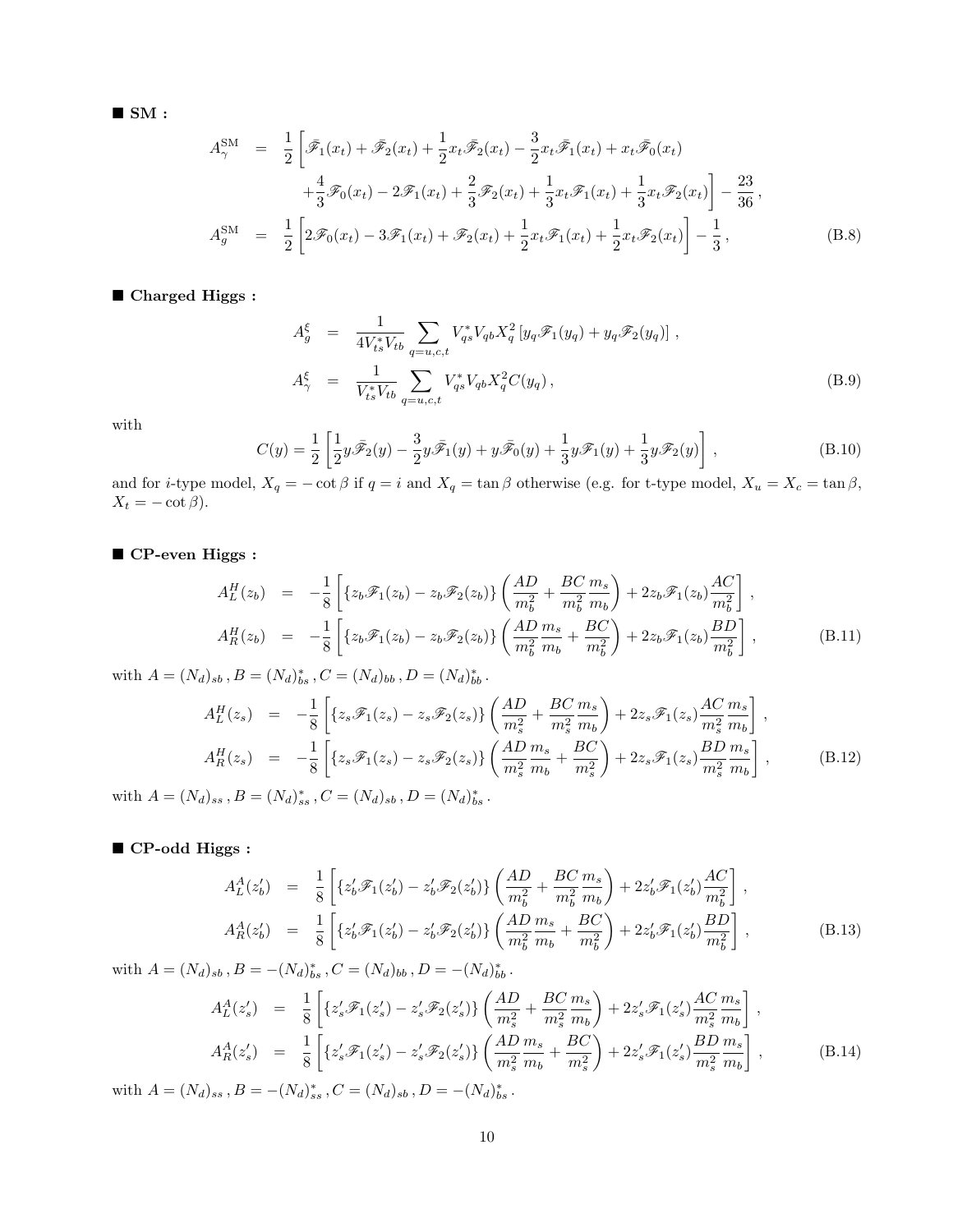# $C$   $B_s \to \mu^+\mu^-$

The effective Hamiltonian is

$$
\mathcal{H}_{\text{eff}} = C_A^{bs} O_A^{bs} + C_S^{bs} O_S^{bs} + C_P^{bs} O_P^{bs} ,\tag{C.1}
$$

with

$$
O_A^{bs} = (\bar{b}\gamma_\alpha P_L s)(\bar{\mu}\gamma^\alpha \gamma_5 \mu), \quad O_S^{bs} = m_b(\bar{b}P_L s)(\bar{\mu}\mu), \quad O_P^{bs} = m_b(\bar{b}P_L s)(\bar{\mu}\gamma_5 \mu). \tag{C.2}
$$

Note that in addition to the above operators, there will be operators of the form  $(\bar{b}P_Rs)(\bar{\mu}\mu)$  and  $(\bar{b}P_Rs)(\bar{\mu}\gamma_5\mu)$ . But the Wilson coefficients corresponding to these operators will be proportional to  $m_s$  (instead of  $m_b$ ) and their contribution can be neglected  $(m_b \gg m_s)$  as argued in [\[30\]](#page-12-19). With this assumption we can write

$$
\frac{\text{Br}(B_s \to \mu^+ \mu^-)}{\text{Br}(B_s \to \mu^+ \mu^-)_{\text{SM}}} = \left\{ \left| 1 - m_{B_s}^2 \frac{C_P^{bs}}{2m_\mu C_A^{bs}} \right|^2 + m_{B_s}^4 \left( 1 - \frac{4m_\mu^2}{m_{B_s}^2} \right) \left| \frac{C_S^{bs}}{2m_\mu C_A^{bs}} \right|^2 \right\} \times \frac{\Gamma_B^{\text{SM}}}{\Gamma_B} \,. \tag{C.3}
$$

The relevant part of the Lagrangian to evaluate  $C_S^{bs}$  and  $C_P^{bs}$  is

$$
\mathcal{L}_{\text{quark}} = \frac{R}{v} \bar{d}(N_d P_R + N_d^{\dagger} P_L) d + i \frac{A}{v} \bar{d}(N_d P_R - N_d^{\dagger} P_L) d \n= (N_d^{\dagger})_{bs} \frac{R}{v} \bar{b} P_L s - i(N_d^{\dagger})_{bs} \frac{A}{v} \bar{b} P_L s \n= (N_d^{\dagger})_{bs} \frac{h}{v} \cos(\beta - \alpha) \bar{b} P_L s - (N_d^{\dagger})_{bs} \frac{H}{v} \sin(\beta - \alpha) \bar{b} P_L s - i(N_d^{\dagger})_{bs} \frac{A}{v} \bar{b} P_L s, \qquad (C.4)
$$
\n
$$
\mathcal{L}_{\text{lepton}} = -\frac{H^0}{v} \bar{e} D_e e + \frac{R}{v} \bar{e}(N_e P_R + N_e^{\dagger} P_L) e + i \frac{A}{v} \bar{e}(N_e P_R - N_e^{\dagger} P_L) e \n= -\frac{m_\mu}{v} \bar{\mu} \mu H^0 + \frac{(N_e)_{\mu\mu}}{v} \bar{\mu} \mu R + \frac{i(N_e)_{\mu\mu}}{v} \bar{\mu} \gamma_5 \mu A \n= \left[ \frac{h}{v} \{-\sin(\beta - \alpha) m_\mu + \cos(\beta - \alpha)(N_e)_{\mu\mu} \} + \frac{H}{v} \{-\cos(\beta - \alpha) m_\mu - \sin(\beta - \alpha)(N_e)_{\mu\mu} \} \right] \bar{\mu} \mu \n+ i \frac{A}{v} (N_e)_{\mu\mu} \bar{\mu} \gamma_5 \mu.
$$
\n(C.5)

Note that terms involving  $\bar{b}P_Rs$  have not been displayed. Their coefficients are proportional to  $(N_d)_{bs}$ , which is proportional to  $m_s,$  and are therefore neglected.

$$
(N_d)_{bs} = -(\tan \beta + \cot \beta)V_{ib}^* V_{is} m_s , \qquad (C.6a)
$$

$$
(N_d^{\dagger})_{bs} = (N_d)_{sb}^* = -(\tan\beta + \cot\beta)V_{ib}^*V_{is}m_b.
$$
 (C.6b)

The Wilson coefficients are

$$
C_S^{bs} = (\tan \beta + \cot \beta) \frac{V_{ib}^* V_{is}}{v^2} \left\{ \frac{\cos(\beta - \alpha)}{m_h^2} [-\sin(\beta - \alpha)m_\mu + \cos(\beta - \alpha)(N_e)_{\mu\mu}] + \frac{\sin(\beta - \alpha)}{m_H^2} [\cos(\beta - \alpha)m_\mu + \sin(\beta - \alpha)(N_e)_{\mu\mu}] \right\},
$$
(C.7)

and

$$
C_P^{bs} = (\tan \beta + \cot \beta) \frac{V_{ib}^* V_{is}}{v^2} \frac{(N_e)_{\mu\mu}}{m_A^2}.
$$
 (C.8)

The SM Wilson coefficient is [\[30\]](#page-12-19)

$$
C_A^{bs} = \frac{\alpha G_F}{2\sqrt{2}\pi \sin^2 \theta_w} V_{tb}^* V_{ts} 2Y(x_t), \quad Y(x_t) = 0.997 \left[ \frac{m_t(m_t)}{166 \text{ GeV}} \right]^{1.55} \approx 1.0 \,. \tag{C.9}
$$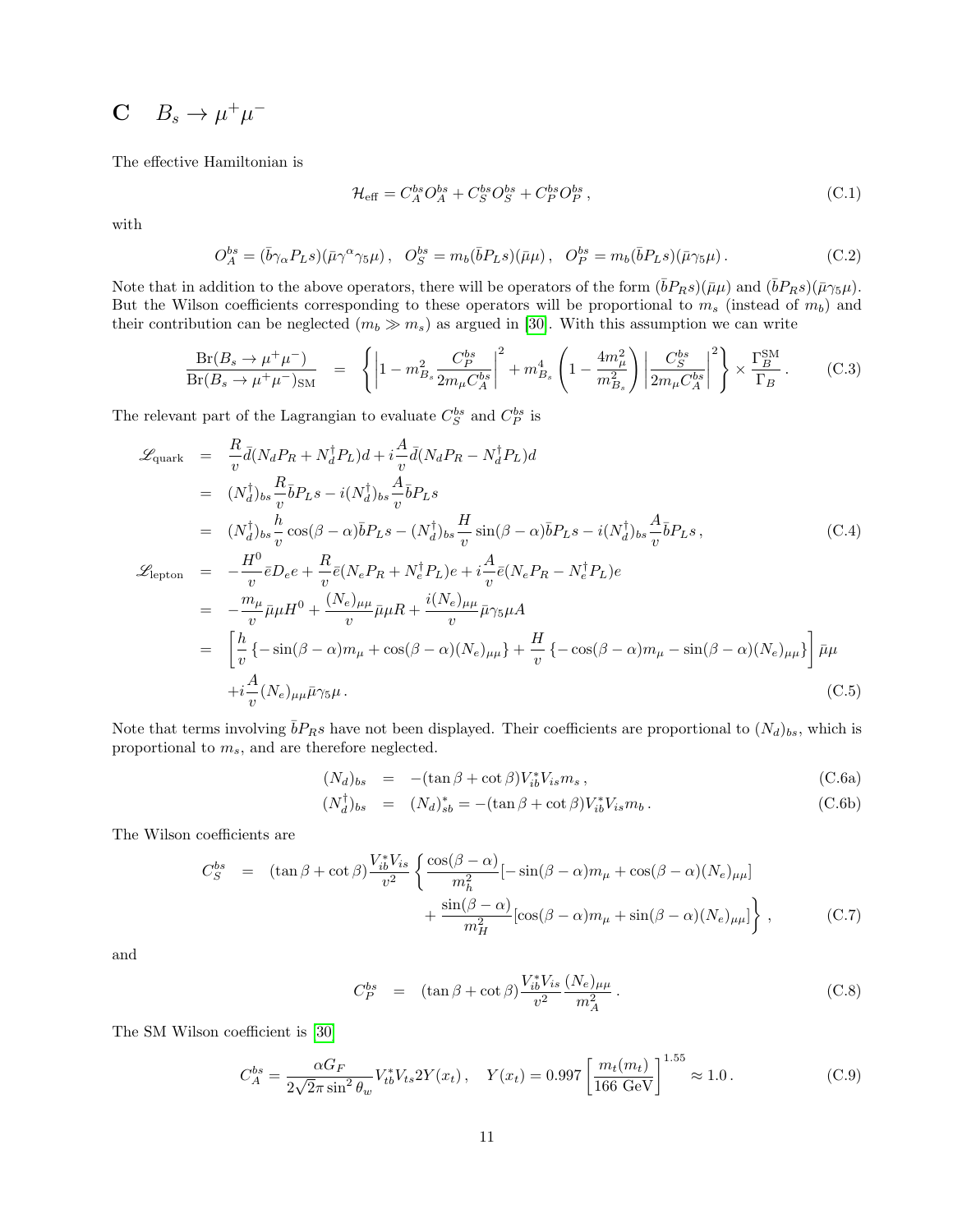## D Leptonic and semileptonic decays

The ratios  $R(D)$  and  $R(D^*)$  are defined as

$$
R(D^{(*)}) = \frac{\text{Br}(B \to D^{(*)}\tau\nu)}{\text{Br}(B \to D^{(*)}\ell\nu)},
$$
\n(D.1)

where  $\ell = e, \mu$ . The relevant expressions are [\[31\]](#page-12-20):

$$
\frac{R(D)}{R(D)_{\text{SM}}} = 1 + 1.5 \text{Re} \left( \frac{C_R^{cb} + C_L^{cb}}{C_{\text{SM}}^{cb}} \right) + 1.0 \left| \frac{C_R^{cb} + C_L^{cb}}{C_{\text{SM}}^{cb}} \right|^2,
$$
\n
$$
\frac{R(D^*)}{R(D^*)_{\text{SM}}} = 1 + 0.12 \text{Re} \left( \frac{C_R^{cb} - C_L^{cb}}{C_{\text{SM}}^{cb}} \right) + 0.05 \left| \frac{C_R^{cb} - C_L^{cb}}{C_{\text{SM}}^{cb}} \right|^2,
$$
\n
$$
\frac{\text{Br}(B \to \tau \nu)}{\text{Br}(B \to \tau \nu)_{\text{SM}}} = \left| 1 + \frac{m_B^2}{m_b m_\tau} \frac{(C_{R}^{ub} - C_{L}^{ub})}{C_{\text{SM}}^{ub}} \right|^2,
$$
\n(D.2)

where we have assumed no appreciable change in the B-meson lifetime due to this new interaction. The Wilson coefficients, as defined in the effective Hamiltonian in Ref. [\[31\]](#page-12-20), are

$$
C_{\rm SM}^{qb} = 2\sqrt{2}G_F V_{qb}, -C_R^{qb} = \frac{2}{v^2 m_{\xi}^2} (V N_d)_{qb} (N_e^{\dagger})_{\tau\tau}, -C_L^{qb} = -\frac{2}{v^2 m_{\xi}^2} (N_u^{\dagger} V)_{qb} (N_e^{\dagger})_{\tau\tau},
$$
(D.3)

where the extra minus sign in the last two lines comes from the nature of the propagator. For t-type model,

$$
(N_e)_{\tau\tau} = -m_{\tau} \cot \beta,
$$
  
\n
$$
(N_u^{\dagger} V)_{ub} = m_u \tan \beta V_{ub}; \quad (N_u^{\dagger} V)_{cb} = m_c \tan \beta V_{cb},
$$
  
\n
$$
(VN_d)_{ub} = m_b \tan \beta V_{ub}; \quad (VN_d)_{cb} = m_b \tan \beta V_{cb}.
$$
\n(D.4)

Thus, none of the above decay widths depend on  $\tan \beta$  for t-type model.

# References

- <span id="page-11-0"></span>[1] G. C. Branco, P. M. Ferreira, L. Lavoura, M. N. Rebelo, M. Sher and J. P. Silva, Phys. Rept. 516, 1 (2012) [\[arXiv:1106.0034](http://arxiv.org/abs/1106.0034) [hep-ph]].
- <span id="page-11-1"></span>[2] S. L. Glashow and S. Weinberg, Phys. Rev. D 15, 1958 (1977).
- <span id="page-11-2"></span>[3] E. A. Paschos, Phys. Rev. D 15, 1966 (1977).
- <span id="page-11-3"></span>[4] F. Mahmoudi and O. Stal, Phys. Rev. D 81, 035016 (2010) [\[arXiv:0907.1791](http://arxiv.org/abs/0907.1791) [hep-ph]].
- <span id="page-11-4"></span>[5] G. C. Branco, W. Grimus and L. Lavoura, Phys. Lett. B 380, 119 (1996) [\[hep-ph/9601383\]](http://arxiv.org/abs/hep-ph/9601383).
- <span id="page-11-7"></span>[6] A. M. Hadeed and B. Holdom, Phys. Lett. B 159, 379 (1985).
- <span id="page-11-5"></span>[7] A. Crivellin, A. Kokulu and C. Greub, Phys. Rev. D 87, 094031 (2013) [\[arXiv:1303.5877](http://arxiv.org/abs/1303.5877) [hep-ph]].
- <span id="page-11-6"></span>[8] D. Atwood, L. Reina and A. Soni, Phys. Rev. D 55, 3156 (1997) [\[hep-ph/9609279\]](http://arxiv.org/abs/hep-ph/9609279).
- <span id="page-11-8"></span>[9] J. F. Gunion and H. E. Haber, Phys. Rev. D 67, 075019 (2003) [\[hep-ph/0207010\]](http://arxiv.org/abs/hep-ph/0207010).